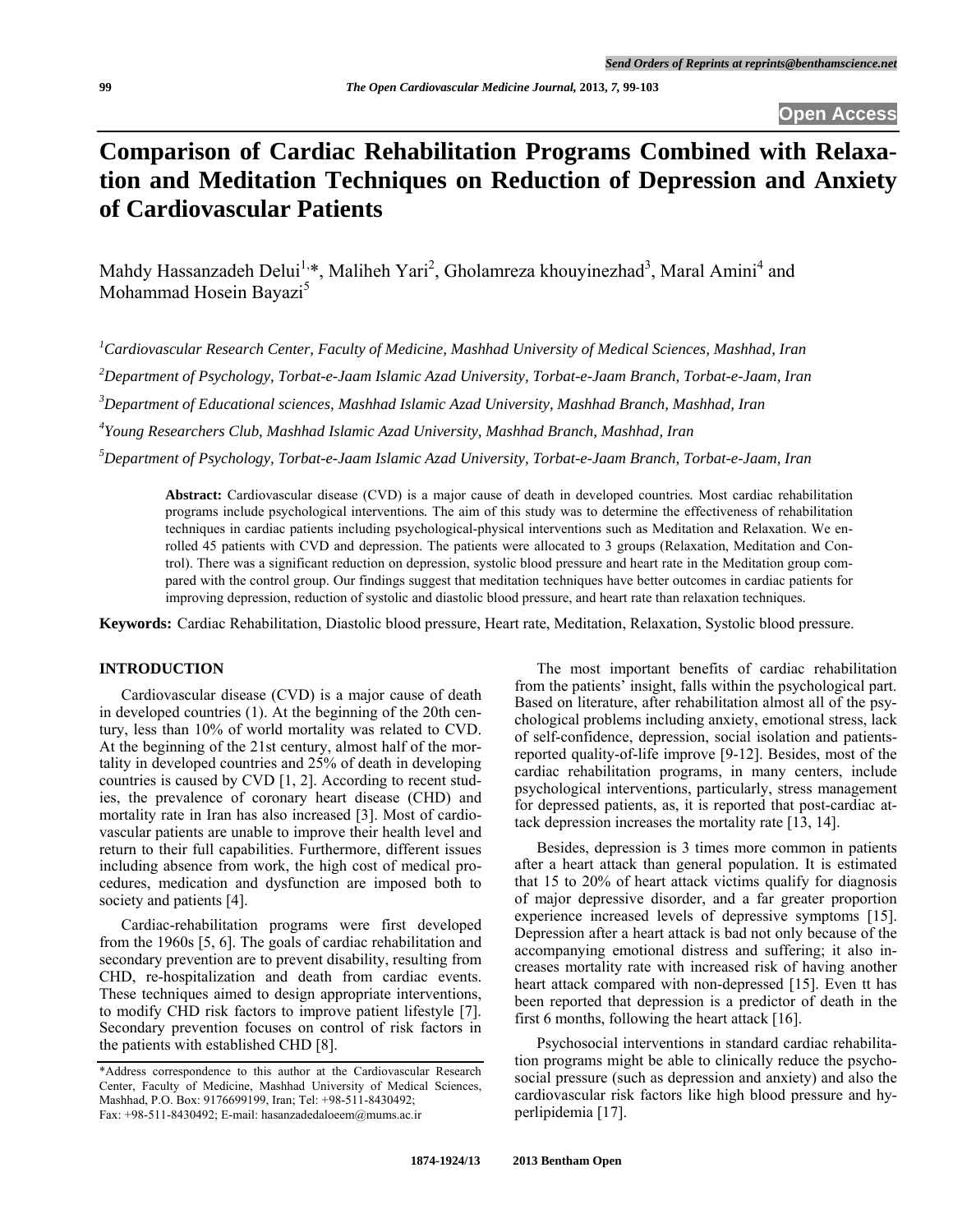For the first time, Jakobson described relaxation techniques in 1929. In these techniques attempted to induce the physiological effects such as decreasing the heart rate, increasing peripheral blood flow, and neuromuscular stabilization, that are contrary to anxiety effects [18]. Relaxation techniques reduce the heart rate, blood pressure, and improve energy consumption, insomnia, headache and subsequent depression [19, 20].

 Besides, meditation is the altered state of consciousness that achieves through meditation practice with proper training. These exercises consists control and regulation of breathing, major reduction of peripheral attention, Ignoring external stimulants, inserting Yoga modes and making mental images of a pleasant event or a particular symbol [21]. The purpose of meditation is to increase a person's ability to be relaxed, meanwhile dealing with stress situations and to obtain clear awareness or insight about nature of the experiences, away from the current emotional and cognitive distortions [17, 21].

 Mounting evidence have consistently indicated that relaxation therapy is effective in alleviating anxiety and depressive moods [22–25]; reducing sympathetic-related manifestations on cardiovascular variables such as blood pressure [22], heart rate [23], and heart rate variability [26]; and lowering the frequency of angina attack and supraventricular tachycardia [27,28] in patients with hypertension and coronary artery disease.

 Earlier Studies have shown beneficial effects of Transcendental meditation (TM) on cardiovascular risk factors and quality of life [29, 30]. TM program had positive impact on the treatment of hypertension in Africans Americans [31- 33]. Two randomized control studies of TM interventions in African Americans reported reductions in left ventricular mass and a regression of carotid atherosclerosis compared to controls [32-34].

 The aim of this study was to hypothesize the effectiveness amount of rehabilitation techniques in cardiac patients including psychological-physical interventions such as meditation and muscle relaxation practices, to reduce depression and anxiety in cardiac patients, in addition to the exercise and diet regime and find the differences between them.

## **MATERIAL AND METHODOLOGY**

 The subjects of this quasi-experimental study were 45 patients with CVD and depression (18 female and 27 male), referred to Pasargad cardiac rehabilitation center in Mashhad, Iran. The patients were allocated in 3 groups randomly and 15 patients were enrolled in each group. Patient age, gender, literacy level and marital status were matched among the groups. The inclusion criteria were as follows: ages "between" 40-65 years old, at least primary education level, known CHD, and present depression. Depression was assessed by using Beck Depression questionnaire. These patients in both groups selected randomly among the records of registered patients of our center, not regarding the severity or extent of their disease to evaluate overall usability of interventions on the CHD patients.

 In the first step, all the patients informed about of the study protocol. The Ethics Committee (of the Research Council of Mashhad University of Medical sciences) approved the study protocol. All the patients filled in the informed consent form, prior to participation in the study.

 Then we assessed depression and anxiety of the patients by Beck questionnaire and Zung Self-Rating Anxiety Scale (SAS) before the intervention [35, 36]. Case and control groups obtained equivalent scores in pre- and post-tests by taking Fisher test between average scores of 3 groups in pretest stage. Therefore, the depression and anxiety scores were matched in case and control groups. When the test is scored, a value of 0 to 3 is assigned for each answer and then the total score is compared to a key to determine the depression's severity. The standard cut-offs for Beck questionnaire are as follows:

- 0-9: indicates minimal depression
- 10-18: indicates mild depression
- 19-29: indicates moderate depression
- 30-63: indicates severe depression.

 Higher total scores indicate more severe depressive symptoms. Also the total scores range for Zung Self-Rating Anxiety Scale (SAS) is from 20-80.

- 20-44 Normal Range
- 45-59 Mild to Moderate Anxiety Levels
- 60-74 Marked to Severe Anxiety Levels
- 75-80 Extreme Anxiety Levels

 We held ten sessions of Jacobson's Progressive muscle relaxation (PMR) in the first group, and the second group was taught Mindfulness meditation techniques for ten sessions and the third group did not receive any trainings or intervention.

 Each relaxation and meditation session lasted 20 and 25 min. All the patients in 2 intervention groups practiced related Techniques, after routine rehabilitation programs. Furthermore, they practiced their related Techniques 3 times at home with an educational compact disk, given to them. Trained nurses assessed and recorded blood pressure and heart rate of the patients at the beginning and the end of each session of rehabilitation. Also depression and anxiety were assessed at the end of tenth session. In addition, the posttreatment measures were conducted by individuals blinded to the study treatment conditions. The collected data were analyzed using Social Package for Social Statistical SPSS program version 10. The One-way analysis and independent ttest was used to determine the difference between various variables and the P-Value was set as <0.05 for significance.

## **STATISTICAL ANALYSIS**

 Software of package for social statistics (SPSS) version 16.0 was used for statistical analysis. The descriptive data presented in table and as mean  $\pm$  SD. The inferential statistical analysis conducted between three groups, by one-way ANOVA when normality of data approved, otherwise the parallel nonparametric test, Kruskal-Wallis was used. Posthoc techniques were used for comparison within groups, by using a Tukey test. Significant level for all measurements  $was < 0.05$ .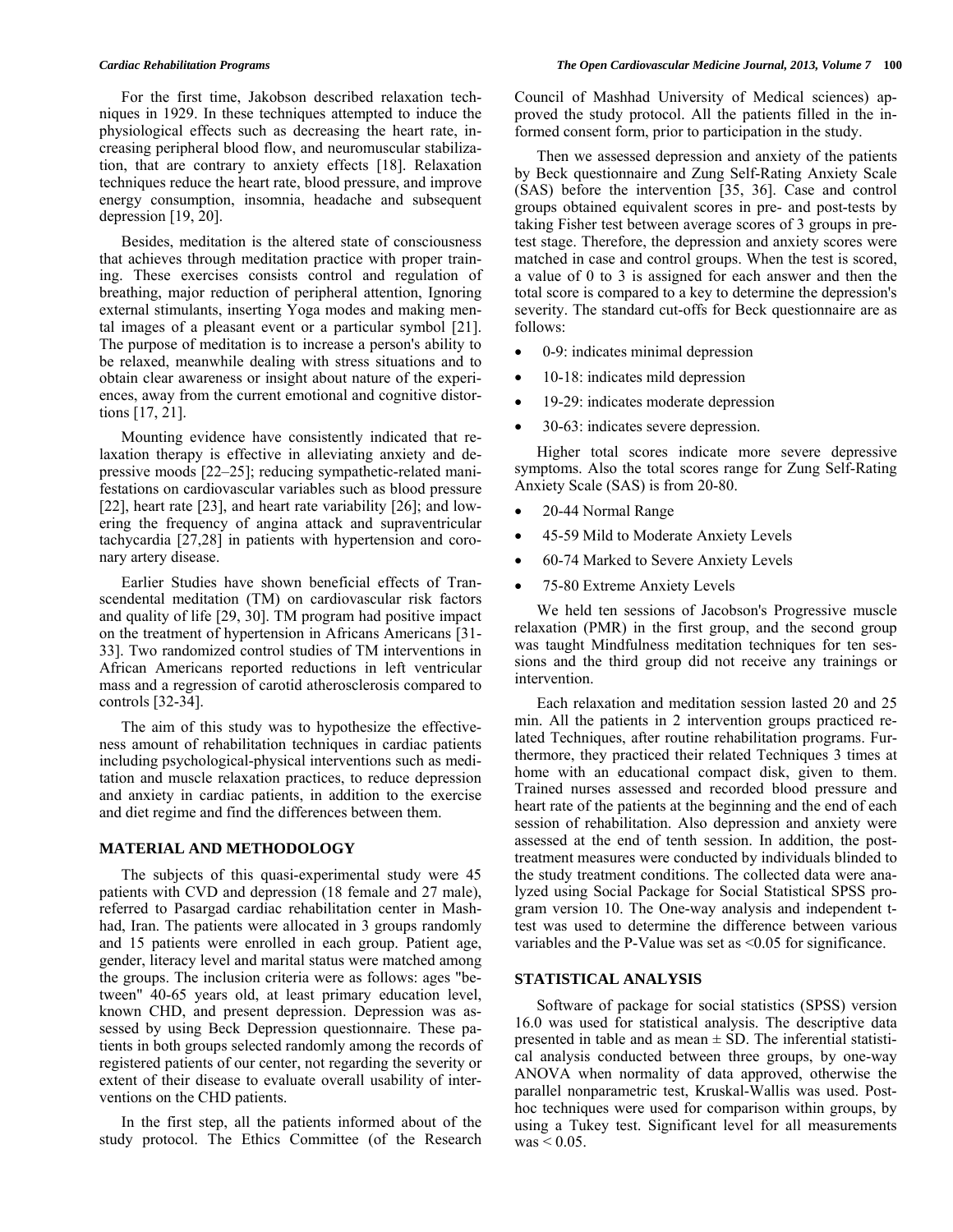## **RESULTS**

 The subjects of this quasi-experimental study were 45 patients with CVD and depression (18 females and 27 males), whom were referred to Pasargad cardiac rehabilitation center in Mashhad, Iran. Age ranges of the patients were 40-65 years old and the literacy level of the patients varied between primary school up to higher education (undergraduate degree).

 According to the results of Table **1**, there was a significant reduction in pre- and post-scores of anxiety, depression, systolic blood pressure and heart rate in all three groups ( $p <$ 0.05) after rehabilitation. However, no significant difference was observed in reduction of diastolic blood pressure between groups ( $p = 0.069$ ).

#### **DEPRESSION AND ANXIETY IMPROVEMENT**

 As demonstrated in Table **2**, depression and anxiety scores in the relaxation group, compared with the control group, were not significantly different ( $p = 0.496$  and  $p =$ 0.999). But there was a significant reduction in depression

#### **Table 1. Pre- and Post-test Scores of Relaxation, Meditation and Control Groups**

|                        | Groups (Mean $\pm SD$ ) |                                             |                                             |                                           |  |
|------------------------|-------------------------|---------------------------------------------|---------------------------------------------|-------------------------------------------|--|
| <b>Test Result (P)</b> | Control Group $n = 15$  | <b>Relaxation Group <math>n = 15</math></b> | <b>Meditation Group <math>n = 15</math></b> | <b>Variable</b>                           |  |
| < 0.001                | $35.73\pm 6.193$        | $36.33 \pm 7.326$                           | $36.87\pm 6.323$                            | Pre-test anxiety score                    |  |
|                        | $24.67\pm3.754$         | $25.20 \pm 3.590$                           | $46.52 \pm 12.94$                           | Post-test anxiety score                   |  |
|                        | < 0.001                 | < 0.001                                     | < 0.001                                     | P-Value                                   |  |
| < 0.001                | $23.27\pm 6.984$        | $21.60 \pm 7.491$                           | $21.93 \pm 7.226$                           | Pre-test depression score                 |  |
|                        | $16.80 \pm 5.060$       | $17.00 \pm 7.000$                           | $9.73 \pm 2.685$                            | Post-test depression score                |  |
|                        | < 0.001                 | < 0.001                                     | < 0.001                                     | P-Value                                   |  |
| < 0.001                | $111.4 \pm 14.9$        | $126.1 \pm 17.0$                            | $134.4 \pm 17.8$                            | Pre-test systolic blood pressure(mmHg)    |  |
|                        | $105.1 \pm 13.2$        | $115.1 \pm 11.8$                            | $107.9 \pm 10.1$                            | Post-test systolic blood pressure(mmHg)   |  |
|                        | 0.186                   | 0.013                                       | < 0.001                                     | P-Value                                   |  |
| 0.069                  | $68.0 \pm 8.0$          | $74.0 \pm 9.5$                              | $71.7 \pm 15.5$                             | Pre-test diastolic blood pressure (mmHg)  |  |
|                        | $67.3 \pm 8.2$          | $70.9 \pm 6.9$                              | $66.7 \pm 7.6$                              | Post-test diastolic blood pressure (mmHg) |  |
|                        | 0.751                   | 0.097                                       | 0.155                                       | P-Value                                   |  |
| < 0.001                | $77.07\pm16.078$        | $84.33 \pm 8.674$                           | 84.27±11.732                                | Pre-test heart rate(beats/min)            |  |
|                        | $75.53 \pm 14.242$      | 78.27±8.128                                 | $71.40 \pm 11.642$                          | Post-test heart rate(beats/min)           |  |
|                        | 0.654                   | < 0.001                                     | < 0.001                                     | P-Value                                   |  |

**Table 2. Anxiety, Depression, Systolic Blood Pressure, Heart rate of Relaxation and Meditation Groups Compared with Control Group** 

| <b>Test Result (P-Value)</b><br>Groups (Mean Difference $\pm$ SE) |                  | <b>Variable</b> |            |                                    |
|-------------------------------------------------------------------|------------------|-----------------|------------|------------------------------------|
| 0.27                                                              | $3.07 \pm 1.95$  | Relaxation      | Meditation | Anxiety score                      |
| 0.25                                                              | $3.13 \pm 1.95$  | control         |            |                                    |
| 0.999                                                             | $3.13 \pm 1.95$  | control         | Relaxation |                                    |
| < 0.001                                                           | $7.60 \pm 1.64$  | Relaxation      |            | Depression score                   |
| 0.003                                                             | $5.73 \pm 1.64$  | control         | Meditation |                                    |
| 0.496                                                             | $-1.87 \pm 1.64$ | control         | Relaxation |                                    |
| 0.42                                                              | $15.6 \pm 6.2$   | Relaxation      |            | Systolic blood pres-<br>sure(mmHg) |
| 0.006                                                             | $20.2 \pm 6.2$   | control         | Meditation |                                    |
| 0.742                                                             | $4.6 \pm 6.2$    | control         | Relaxation |                                    |
| 0.14                                                              | $6.80 \pm 3.48$  | Relaxation      | Meditation |                                    |
| 0.006                                                             | $11.33 \pm 3.48$ | control         |            | Heart rate (beats/min)             |
| 0.401                                                             | $4.53 \pm 3.48$  | control         | Relaxation |                                    |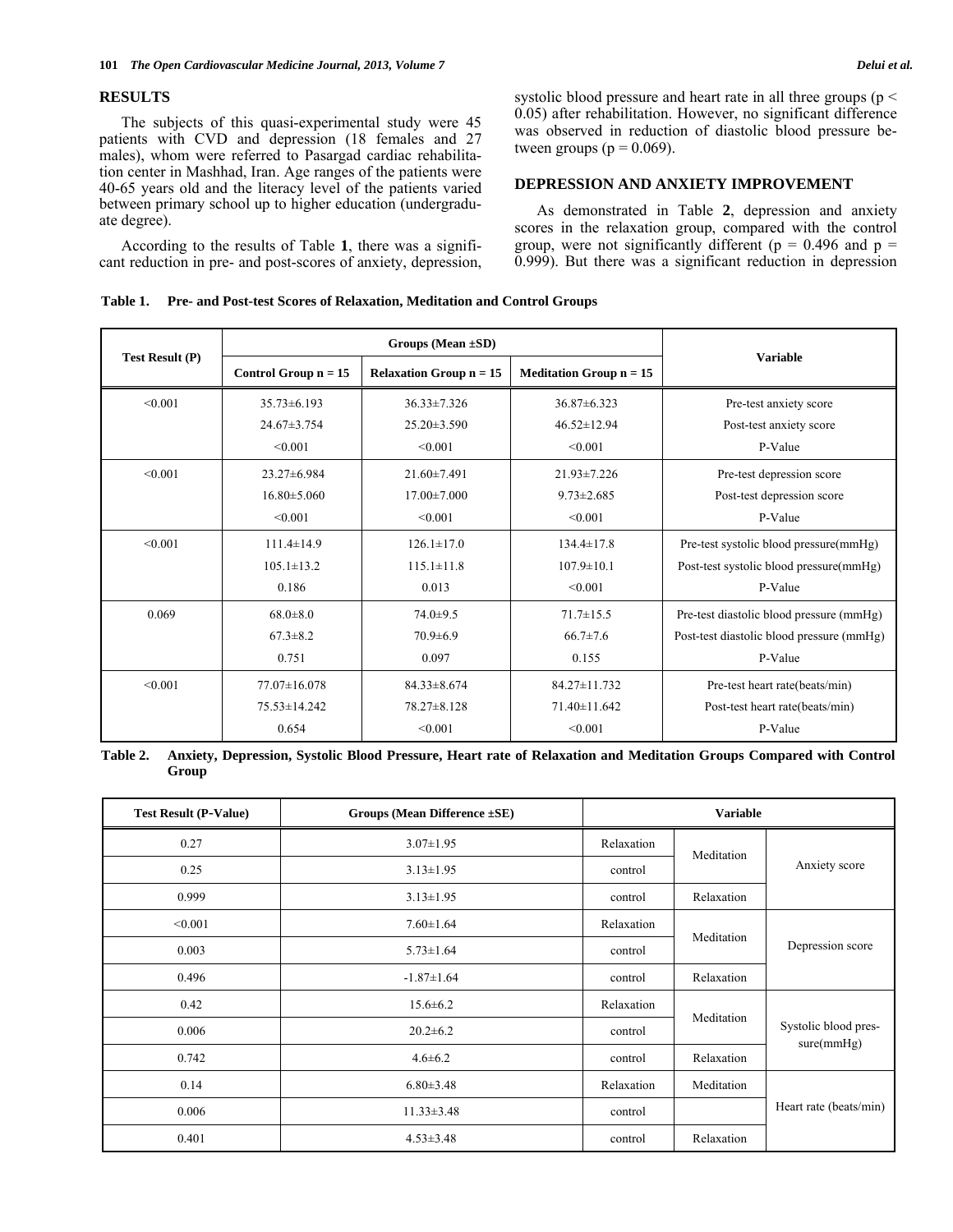scores, between meditation and control groups ( $p = 0.003$ ) while no difference in anxiety scores between meditation group and the control group observed  $(p = 0.255)$ .

# **SYSTOLIC AND DIASTOLIC BLOOD PRESSURES**

 According to the results there was no significant reduction in systolic and diastolic blood pressures, between relaxation group and the control group ( $p = 0.742$  and  $p =$ 0.097) But according to the comparison of scores, relaxation training might be able to reduce systolic blood pressure dramatically (Table **2**). There was a statically significant reduction in systolic blood pressure of the meditation group compared with control group ( $p = 0.006$ ) but no significant reduction was observed in diastolic blood pressure of them (p  $= 0.155$ ).

# **HEART RATE**

 No significant difference was observed in heart rate of relaxation group compared with control group ( $p = 0.401$ ), but according to the scores, relaxation training might be able to control the reduction of heart rate, to some extent (Table **2**). In contrast, there was significant difference in heart rate of the meditation training group compared with control group ( $p = 0.006$ ).

# **DISCUSSION**

 The results of this study indicated that meditation techniques are more effective than relaxation techniques, in improvement of depression, reduction of systolic and diastolic blood pressure and heart rate.

 Considering the difference averages in meditation group with control group, reached the conclusion that cardiac rehabilitation programs in the relaxation group might be effective in reducing depression, but it was not very impressive. Our results are consistent with those reported by Collins *et al.* 1997 [37] as they did not support the effectiveness of relaxation techniques on reducing symptoms of depression. The study of You *et al.* 2007[38] showed that muscle relaxation techniques have a moderate effect on depression. Similarly, in the study of Jolliffe *et al.* 2001 [39] any results based on the superiority of relaxation cardiac rehabilitation programs, on usual cardiac rehabilitation programs was not reported.

 In contrast, in many other studies such as Jacobs *et al.* 2001 [40], van Dixhoorn *et al.* 2005 [41], Cowan *et al* 2001 [42], Rees *et al.* 2004 [43], Karlsson *et al.* 2003 [44], Hui *et al.* 2006 [45] relaxation techniques significantly reduced depression in CVD patients. These studies indicated that muscle relaxation techniques were significantly reduced depression and improved the patient lifestyle.

 In the present study, anxiety was not significantly different in the relaxation and meditation groups compared with the control group. While, the previous studies revealed that anxiety was reduced in patients after discharge [7]. In Our study, patients were not anxious because the patients that referred to rehabilitation centers were in the recovering time, so it is clear that their anxiety was not significant.

 According to the results, there was a significant reduction in depression between meditation and control groups. These findings are in agreement with previous literature that meditation exercises considered effective in reduction of depression in cardiac rehabilitation programs [46].

 There was no significant reduction in systolic and diastolic blood pressure, between relaxation and the control group, which is different with other studies [47]. Also, there was no significant reduction in heart rate, between the relaxation and control groups that is inconsistent with Quiens and Rice *et al.* 1997 [37] findings.

 Previously, it was assumed that diastolic pressure is a better indicator than systolic blood pressure, to assess the potential health risks. Even though, a recent long-term study has shown that high systolic blood pressure is not just equally but even more important [48]. In our study, there was a statistically significant reduction in systolic blood pressure of meditation group compared with the control group that is consistent with those reported by Anderson [49].

 According to our results, there was significant reduction in heart rate of the meditation group compared with control group, and the same results are found by other studies [50].

 Generally, it seems that cardiac rehabilitation along with meditation has better effects in reduction of depression, systolic and diastolic blood pressure and heart rate, so this study confirm usability of this technique in cardiac rehabilitation programs to promote physical and mental health of cardiac patients.

#### **CONCLUSIONS**

 Our findings suggest that meditation techniques showed better outcomes in cardiac patients for reduction of systolic and diastolic blood pressure, heart rate and significant improvement of depression compared with relaxation techniques. Besides, we offer to evaluate this technique, in prolonged period, to assess its long term efficacy, in quality of life and well-being of CVD patients.

#### **CONFLICT OF INTEREST**

 The authors confirm that this article content has no conflicts of interest.

#### **ACKNOWLEDGEMENTS**

None declared.

#### **REFERENCES**

- [1] Murray CJ, Lopez AD. Mortality by cause for eight regions of the world: Global Burden of Disease Study. Lancet 1997; 349(9061): 1269-76.
- [2] World Health Organization. Reducing risks, promoting healthy life. World Health Organization, ed. Ref Type: Report 2002.
- [3] Bonita R. Stroke trends in Australia and New Zealand: mortality, morbidity, and risk factors. Ann Epidemiol 1993; 3: 529-33.
- [4] Hassantash A. Caring before and after cardiac surgery. 1<sup>st</sup> ed. Tehran: Ettalaat Publication 2000; pp: 12-3.
- [5] Wenger N, Hellerstein HK, Blackburn H, Castranova SJ. Uncomplicated myocardial infarction: current physician practice in patient management. JAMA 1973; 224: 511-4.
- [6] Hellerstein HK. Exercise therapy in coronary disease. Bull N Y Acad Med 1968; 44: 1028-47.